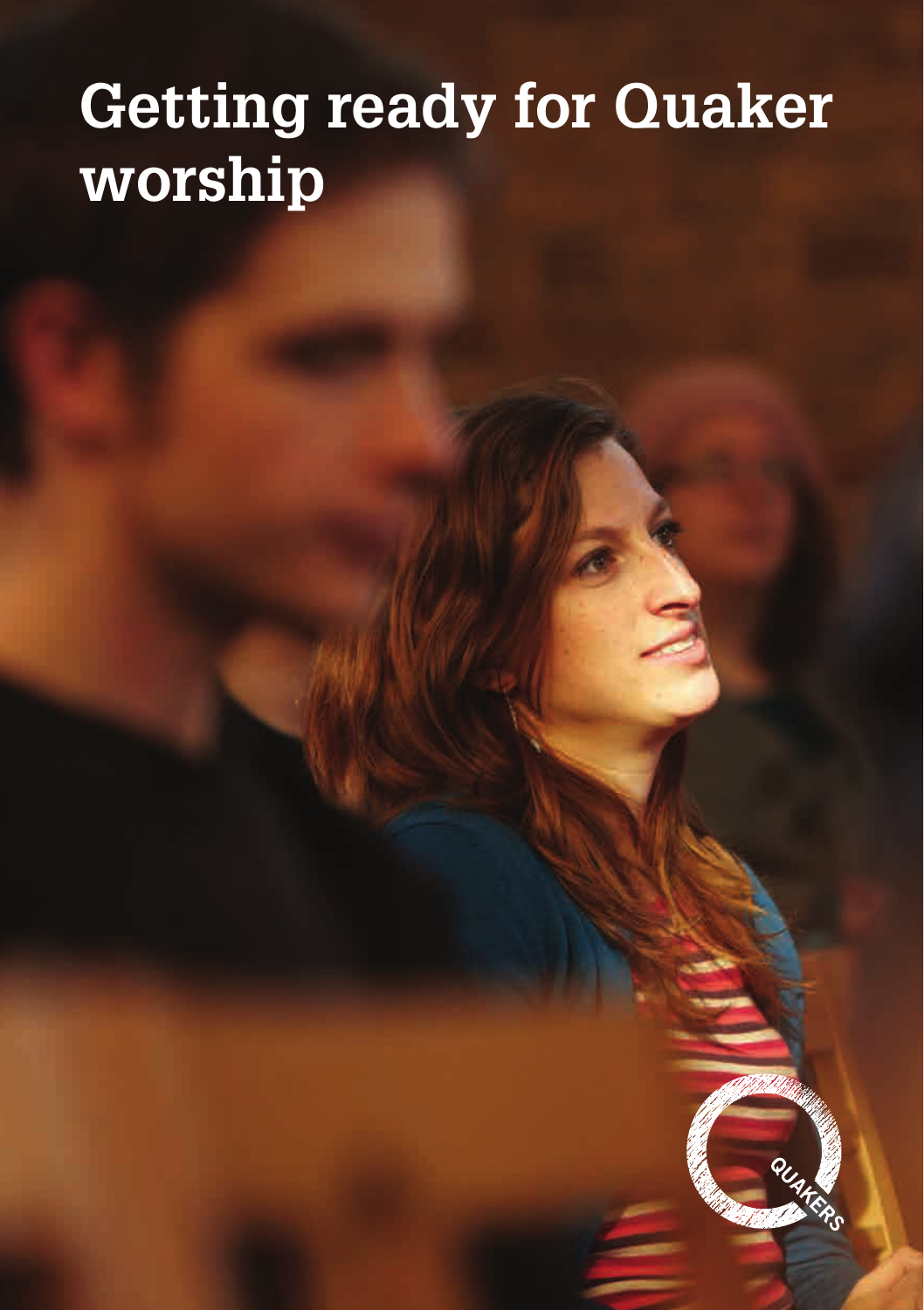For Quakers, worship (sometimes called Meeting for Worship) is at the heart of what it means to be a Quaker. It is and is the source of inspiration and the root of action in the world. It is also a shared experience that is probably different from what is normally associated with the word 'worship'.

Rather than the hymns, set prayers and sermons we might expect in other churches, Quaker worship begins as people come together in stillness and silence. It is a quietness that helps to settle those who are there, to calm thoughts and open hearts; it is a way to find inspiration and insight and to communicate directly with what some call God or the divine. Worship is a way to connect profoundly with the deepest reality and with each other.

It is difficult to describe Quaker worship and the best way to understand it is to experience it firsthand. For anyone visiting a Quaker meeting for the first time, here are some suggestions about how best to prepare and hopefully to get a sense of what is going on.

## **Before worship**

#### *Practise being still*

Quaker worship normally lasts for an hour, and an hour of silence and stillness can seem daunting. It is possible to feel anxious about it and so a little practice might be valuable. It is worthwhile in the days before visiting a Quaker meeting for worship to try to take a few minutes out each day to be quiet and settled. Don't struggle with it or try to solve problems, but simply use it as a time to get used to the quiet.

#### *Plan to get there on time*

Attending meeting for worship will be a much more fulfilling and rewarding experience if there hasn't been a rush to get there. Whether travelling there alone or with others (and especially when taking children) plan to give plenty of time both to get ready and to get there. Arriving flustered or rushed means it can be much harder to settle down and make the most of the time.

## **When you arrive**

Coming to meeting for worship gives a sense of stepping away from the busyness and stresses of day-to-day life; switching off mobile phones can really help this. Switched off is better than silent, to avoid being conscious of anyone trying to get in touch! It also avoids the risk of disturbing the peace of those around you.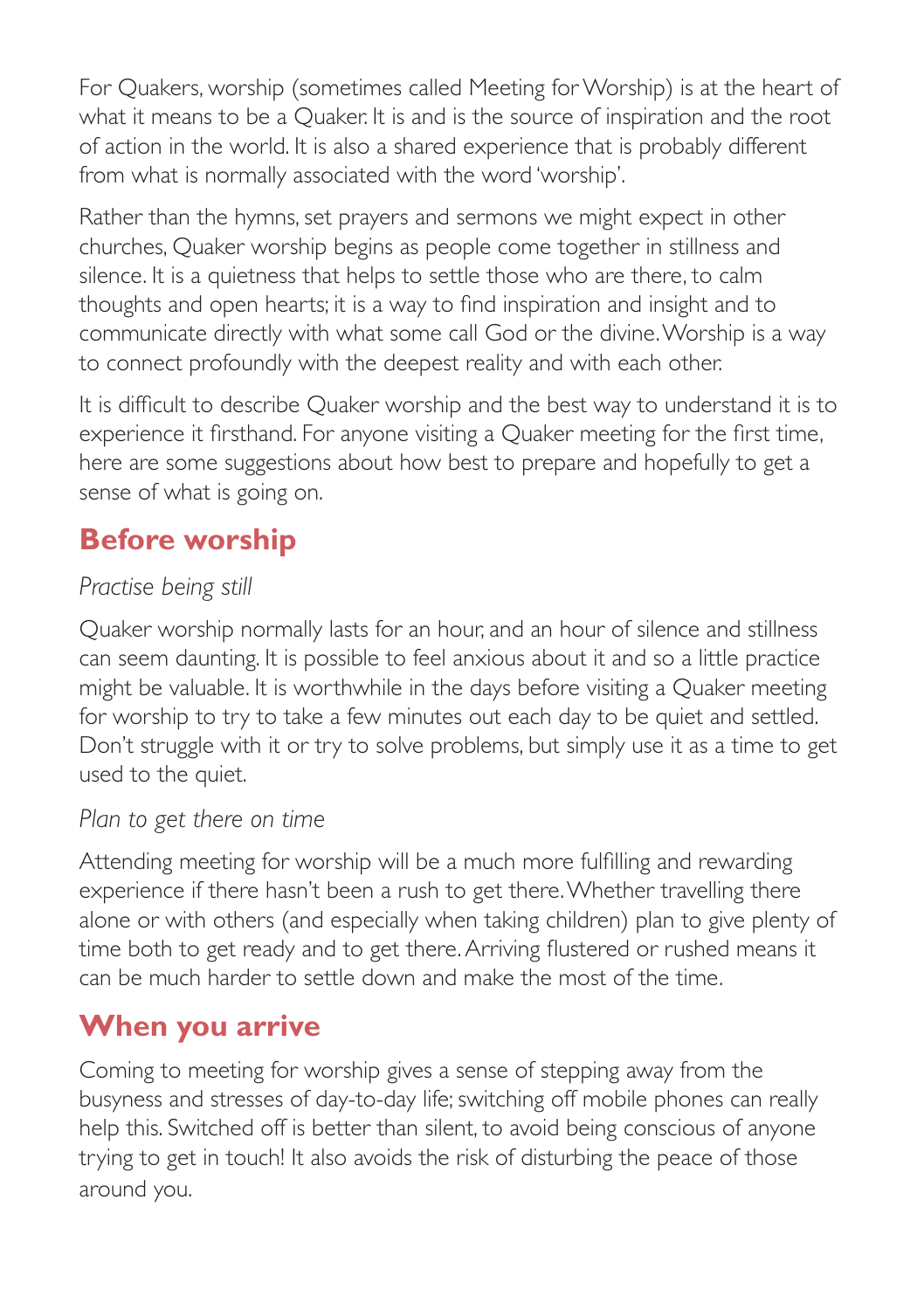Arriving at the Quaker meeting, it is very likely that there will be someone at the door greeting everyone who arrives. For anyone coming for the first time there may well be some leaflets or other literature to read. These can be helpful as a way of focusing attention and settling down at the beginning of worship, but it is important to try to spend at least part of the time simply being still and open.

## **The worship space**

The worship space will probably be arranged with chairs or benches in a square or circle around a table. Quakers do not have a hierarchy so there are no reserved or special seats.

On the table (and perhaps on some of the chairs) there may be a copy of the Bible and some copies of both a red book and a small red booklet. The larger book is called '*Quaker faith & Practice*' and is a collection of writing and experience from and about Quakers from across our 350 year history. The small red booklet is called *Advices & queries* and is a collection of prompts and questions that Quakers read regularly as both challenge and inspiration. It can be helpful to read a few paragraphs from this at the beginning of worship; again, it may help to settle and focus thoughts.

## **During worship**

It is almost impossible to describe in words what is going on in a Quaker meeting for worship. Quakers will often used words like 'gathered', 'expectant', 'waiting', but these are only shorthand for an experience that really is beyond words. The following are just brief explanations about things that may happen and suggestions about how to use the time well.

#### *Don't struggle*

Everyone finds stillness and silence difficult. Even for people who regularly meditate or spend time in silence, there are often times when it is a struggle to focus, and the mind can wander to a recent argument or to what is for dinner. For anyone trying this for the first time, it is good not to strive or struggle. It is best to relax, settle down and sit comfortably (back straight and feet flat on the ground is usually best). Focus on a particular thought or idea. Many Quakers talk about holding people or situations 'in the Light' and this can be a helpful image.

When thoughts start to run away in all directions (and they will) it is best not to chase after them but simply accept that it happens, let them go and try to re-focus again.

Be gentle with yourself and don't expect it to be easy straight away.